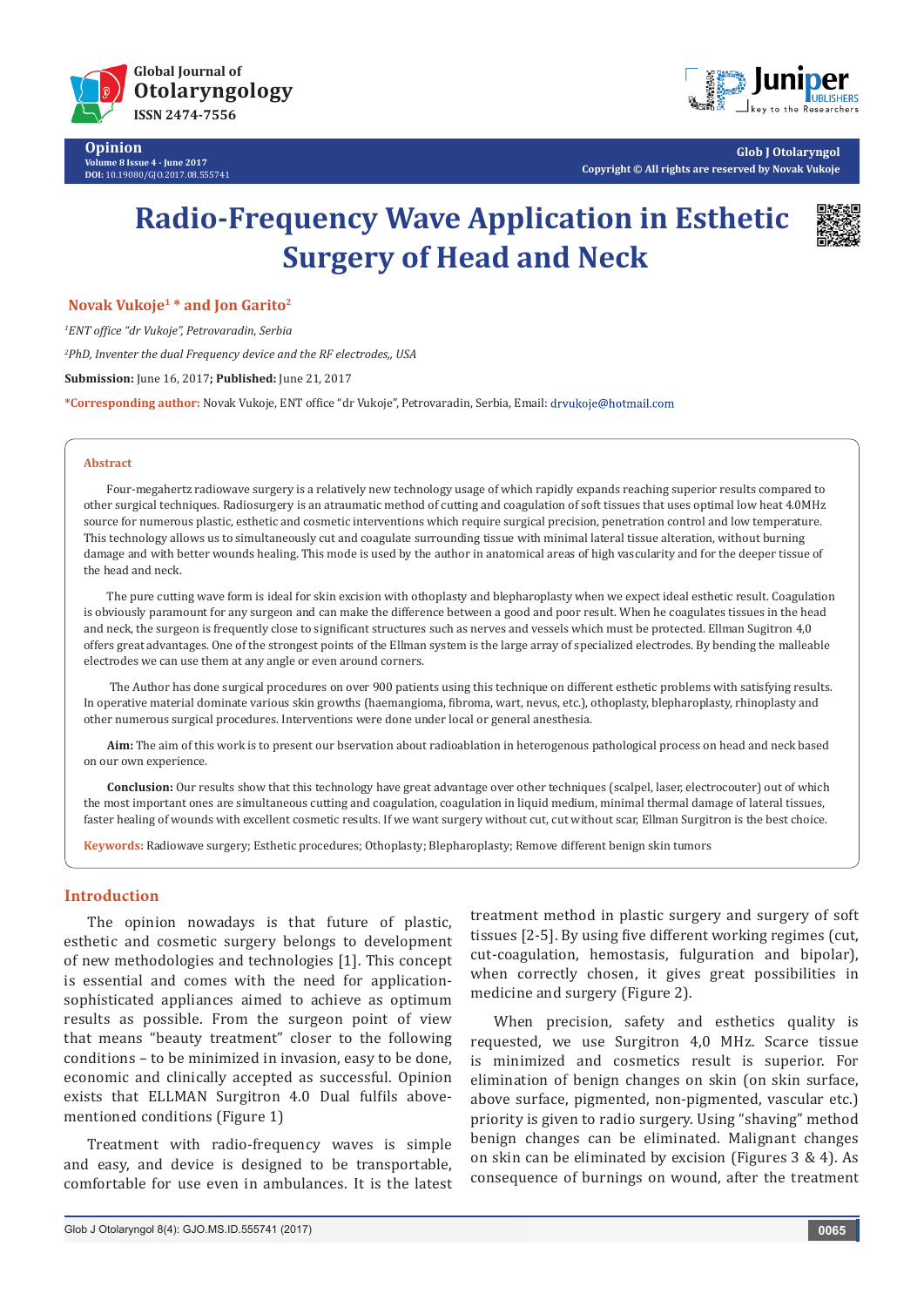with classic electro-surgery devices, healing is postponed and by Surgitron that is not the case.



**Figure 1:** Ellman Surgitron 4.0 Dual RF, patented by Ellman International Company, Oceanside, New York, USA. Inventor dr Jon C. Garito, Patent reference number# 5.954.686. USA. This was the worlds first discovery of the 4 Mhz Radiofrequency device.



**Figure 2:** Medial eye-angle before and ten days after intervention.



**Figure 3:** Excellent cosmetics result, aside of years. Face before and two weeks after nevus and dermatofibroma ablation.



**Figure 4:** Surgery without cut. Radio wave ablation of senile papilla before and eight days after intervention.

Contents of cell (plasma) will be easy absorbed via blood vessels and in surgery with radio-waves on 4 MHz there exists nil of necrotic tissues that postpone healing of wound and prologue visibility of scar. When frequency rises, degree of lateral tissue carbonization falls. That means that 4.0 MHz Surgitron generate least of aside damages on tissue. Comparing to the laser, electrocouter, ultrasonic knife and other electronic devices, Surgitron functions completely different. During radio wave passage through active electrode, electrode does not get hot as in case of electrocouter where electrode can get extremely hot and melt itself from extreme temperature. In radio wave surgery, tissue is one that gives resistance, not electrode [6-8]. In core, in generator electricity transforms and converts in numerous wave modes that travel through tissue making planned procedure. Passive electrode that is in contact with patient's skin absorbs released energy and brings it back in device. It is of utmost importance to put neutral antenna as close to the treatment area as possible. Passive electrode used in radio wave surgery does not need to be always in direct contact with the patient. Covered with Teflon, there is no danger from electro-shock or burnings (Figure 5).



**Figure 5:** Cut without scar. Radioblefaroplastics (of upper eyelid) after wound suturetion (left) and three weeks later (right).

Using radio wave micro fiber electrode, micro-incision can cut tissue with utmost precision, and low temperature emitted during that time on surrounding tissue does not border optimal healing of wound. For many of surgeons hemostasy is great problem and can make differences between good and bad results [9]. When coagulation is made close to the important structures, as nerves or blood vascularity area, priority is given to the radio waves. In those situations ball shaped electrode is find to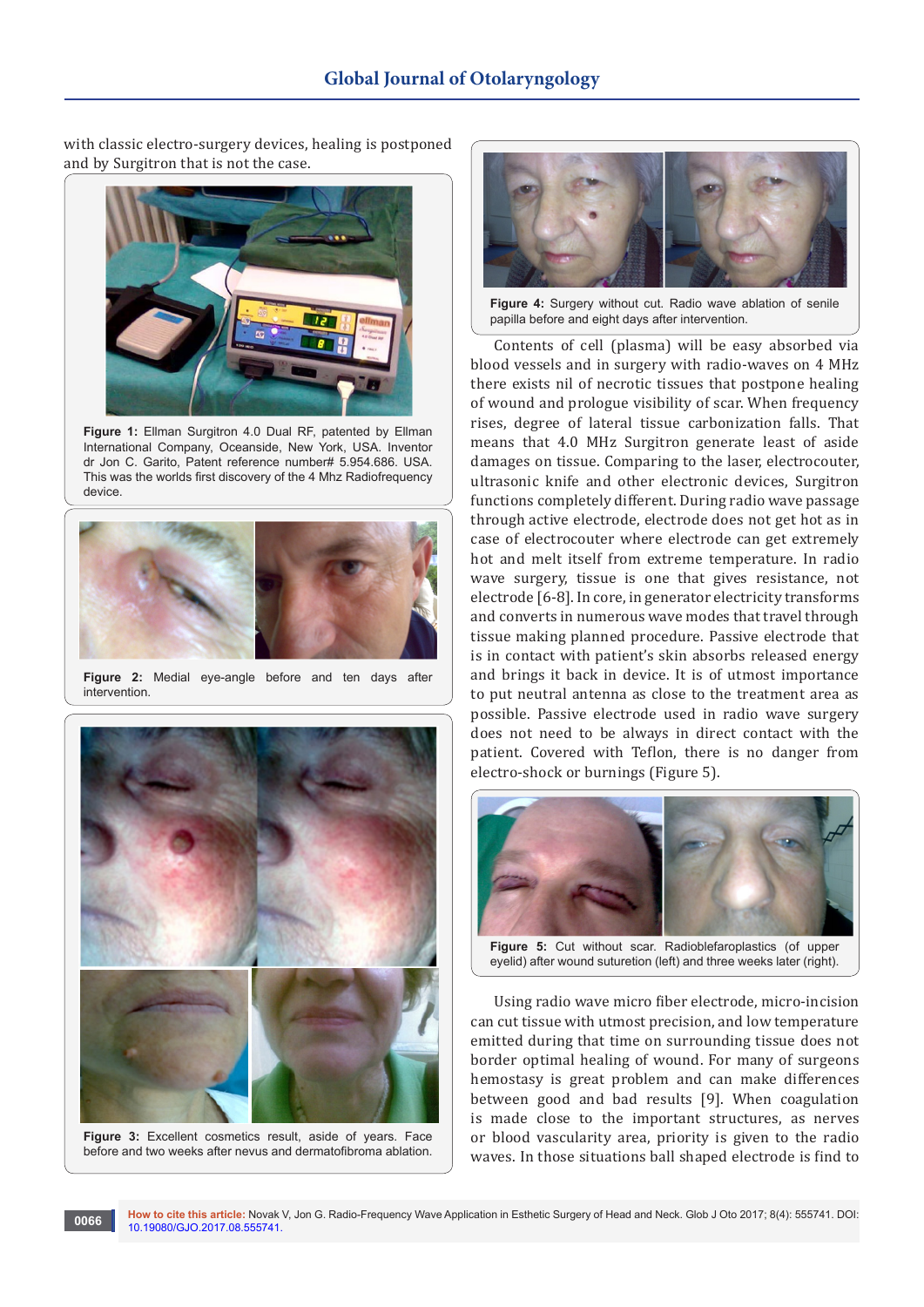be excellent. It can be shaped under different angles and, thanks to that, it can afford hemostasy in hard reaching regions, especially in caverns or under the flap, when direct visibility is hard to achieve (Figures 6 & 7).



**Figure 6:** Bloodless operation. Radio-otoplastics active–left. Right - ear-shell sight soon after intervention (without edema and blood traces).



**Figure 7:** Otoplastics assisted Ellman Sugitron: before and ten day after procedure.



Extirpated retroauricle tumor. Localization for this technique is not important.

Because of blood presence in region, different surgical interventions on head and neck request use of that kind of technique. To surgeons, big assortment of electrodes makes their work safe and easy, and to patients fast returns to normal life activities. As in the case of other electro surgeon devices, radio wave surgery can also generate complications and dangers. The most frequent are aside tissue accidences and they are prerogative mistakes of surgeons [10]. Above-mentioned choose of optimal voltage, appropriate electrode, mode, continually, can prevent complications by gently moving electrodes through tissue, without speed retard and rest. Smoke that comes during intervention can be easily absorbed. Radio-wave generators can interference other medical appliances, monitors and particularly patients with pacemaker. Up-to-date pacemakers do not pose problems and interventions with radio/waves are routine (Figure 8).

Characteristics of that technique are shaping incision according to patological-morfological substrate, what is hard to achieve in conventional way. Submucosis interventions (under mucous membrane in nose shells, soft palate, uvula, tongue etc.) used in snore therapy are unique technique of radio-wave surgery. To surgeons, interventions with radio waves on rinofime are of great help. During intervention in highly blood rich region as nose is, incision and hemostasy are simultaneously applied. During all time of intervention Surgitron works symmetrically on program combination with maximum power settled on middle scale. As knife, a special electrode is being used. Parts of skin with changes are put off, leaving region to become covered with new one. To patients with such kind of illness, that method and technique represent "gold standard".

## Conclusion

At the end, let us mention some preferences of radio-wave surgery in contrast to other electro surgical interventions:

- a) Incision without pressure on tissue
- b) Simultaneously done incision and coagulation
- c) Coagulation even in liquid environment
- d) Submucosis interventions

e) Possibility of shaping active electrode according to anatomy variations of the treatment region

f) No danger from electro-shock or burning effect from passive electrode

- g) Minimum of aside tissue accidence
- h) Minimized bleeding
- i) Faster healing

j) Wide spectrum of use in different medical disciplines